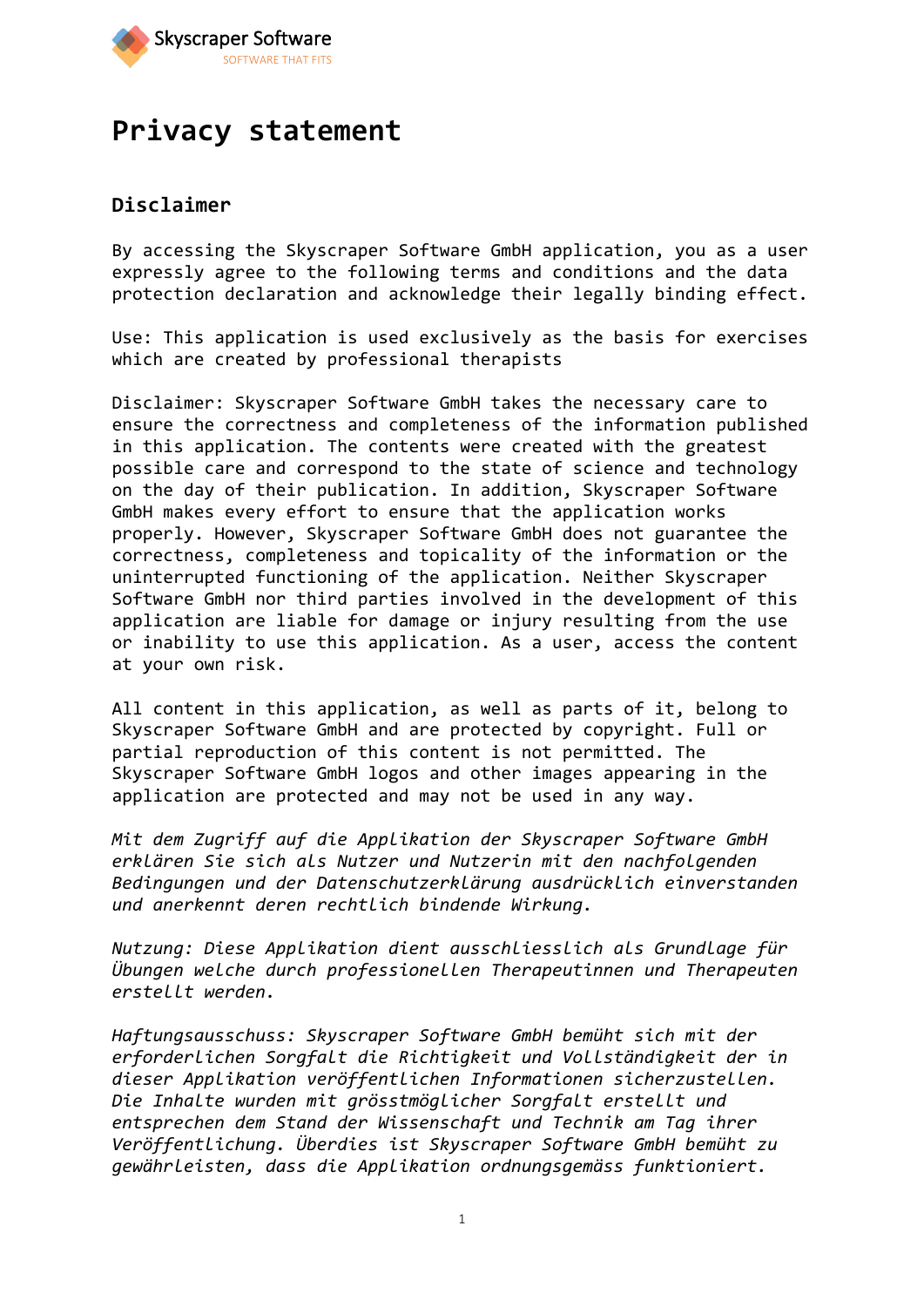

*Skyscraper Software GmbH übernehmen jedoch weder für die Richtigkeit noch die Vollständigkeit und Aktualität der Informationen oder für das ununterbrochene Funktionieren der Applikation eine Garantie.*

*Weder Skyscraper Software GmBH noch Dritte, an der Entwicklung dieser Applikation Beteiligte, haften für Schäden oder Verletzungen, die sich aus der Nutzung oder der Unmöglichkeit der Nutzung dieser Applikation ergeben. Als Nutzer und Nutzerin greifen auf die Inhalte auf eigenes Risiko zu.*

*Sämtliche Inhalte in dieser Applikation, sowie Teile davon, gehören Skyscraper Software GmbH, und sind urheberrechtlich geschützt. Das vollständige oder teilweise Reproduzieren dieser Inhalte ist nicht zulässig. Die in der Applikation erscheinenden Logos der Skyscraper Software GmbH und Bilder sind geschützt und dürfen in keiner Weise verwendet werden.*

## **Data protection** *Datenschutz*

#### **Data collection when using the app**

In principle, you can use the app without registering with us or having to identify yourself in any way. Personal data must NOT be entered in the app. Data that are entered using the 'Journal' function, stay within this application and are not used in any form by Skyscraper Software GmbH or their partners, except when agreed upon with your therapist.

Personal data is treated in accordance with the statutory provisions on data protection and protected against unauthorized processing through appropriate technical and organizational measures. If you contact us via email, the data will be transmitted to the recipient intended internally for further processing and saved. We use the information you voluntarily provide (e.g. name, email address, telephone number, question) only to process your request. If data is transmitted to Skyscraper Software GmbH by email, neither confidential nor reliable data transmission can be guaranteed. Such contacts are usually also replied to electronically, for which reason neither the confidentiality nor the integrity of the transmitted data can be guaranteed. Sensitive data should therefore not be transmitted in this way.

#### **Data collection for downloading the** app

To download the app, registration in the respective app marketplace is required (Apple Inc., Cupertino, USA, for iOS devices or Google Inc., Mountain View, USA, for Android devices) is necessary according to their conditions.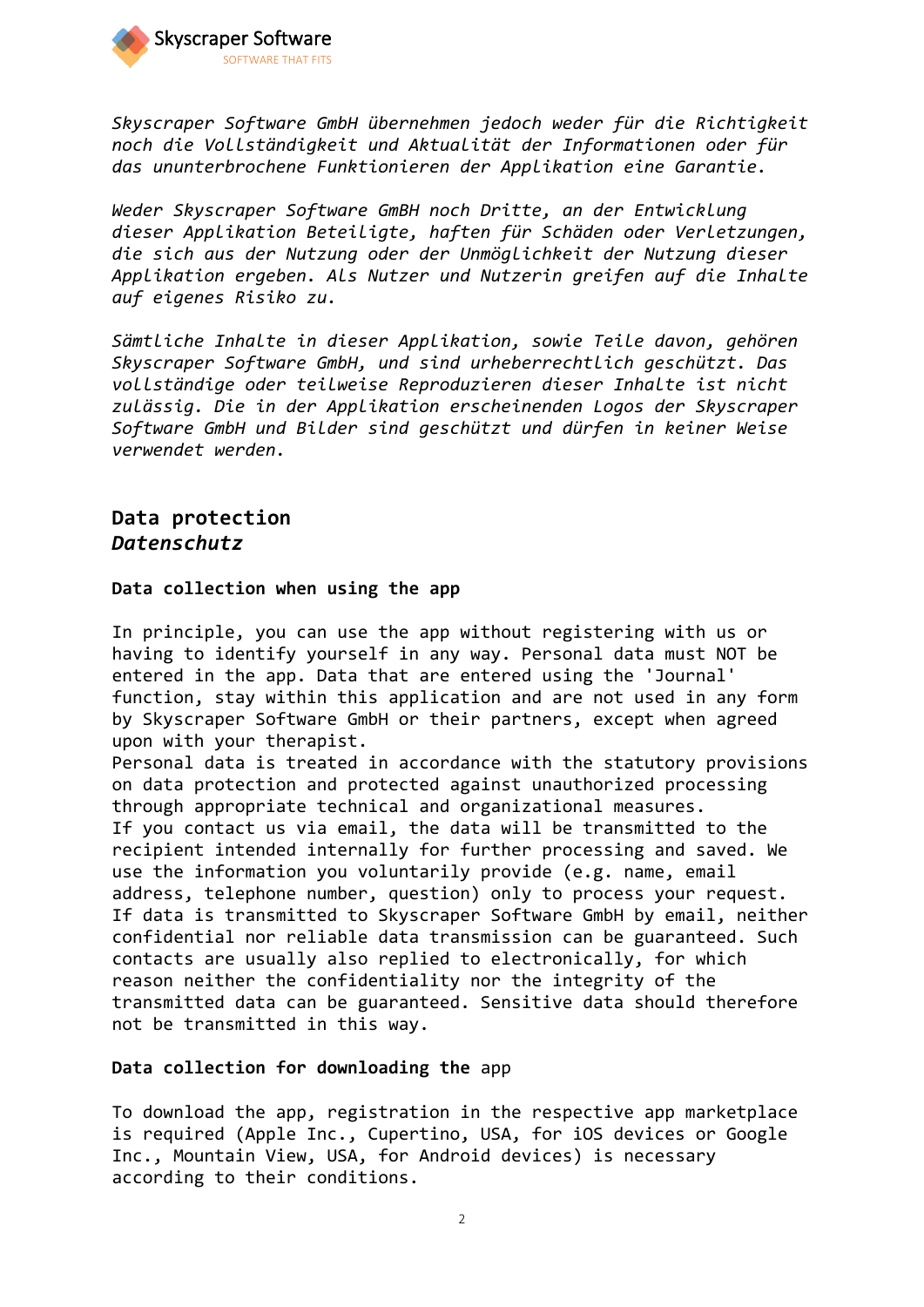

#### **Technical access to the app in the smartphone**

The access rights of the app have been restricted as far as possible. Only authorizations for access to network communication (Internet access), camera, microphone and storage space are provided. Access to the Internet is required in order to send emails or to open links to external websites. Access to camera and microphone is necessary for creating video exercises. Access to the file system is necessary in order to save data (e.g. from the journal).

#### *Datenerhebung bei der Nutzung der App*

*Die Nutzung der App ist grundsätzlich möglich, ohne dass Sie sich bei uns registrieren oder auf irgendwelche Art Angaben zu Ihrer Person machen müssen. Personendaten müssen innerhalb der App NICHT angegeben werden. Daten welche mittels die 'Journal'-Funktion eingegeben werden, verbleiben innerhalb dieser Applikation und werden in keiner Form an die Skyscraper Software GmbH oder ihren Partner übermittelt, ausser wenn dieses mit Ihren Therapeutin oder Therapeut abgemacht worden ist.* 

*Personendaten werden gemäss den gesetzlichen Bestimmungen zum Datenschutz behandelt und durch angemessene technische sowie organisatorische Massnahmen gegen unbefugtes Bearbeiten geschützt. Falls Sie mit uns via E-Mail in Kontakt treten, werden die Daten an den intern für die Weiterbearbeitung vorgesehenen Empfänger übermittelt und gespeichert. Wir nutzen Ihre freiwillig mitgeteilten Angaben (z. B. Name, E-Mail-Adresse, Telefonnummer, Fragestellung) einzig zur Bearbeitung Ihrer Anfrage. Werden der Skyscraper Software GmbH mittels E-Mail-Daten übermittelt, kann weder eine vertrauliche noch zuverlässige Datenübertragung gewährleistet werden. Auf solche Kontakte wird im Normalfall ebenfalls elektronisch geantwortet, wofür weder Vertraulichkeit noch Integrität der übermittelten Daten zugesichert werden kann. Auf diesem Weg sollten deshalb keine sensiblen Daten übermittelt werden.*

### *Datenerhebung für den Download der App*

*Für den Download der App ist eine Registrierung im App-Marktplatz des jeweiligen Anbieters (Apple Inc., Cupertino, USA, für iOS-Geräte bzw. Google Inc., Mountain View, USA, für Android-Geräte) nach dessen Bedingungen notwendig.*